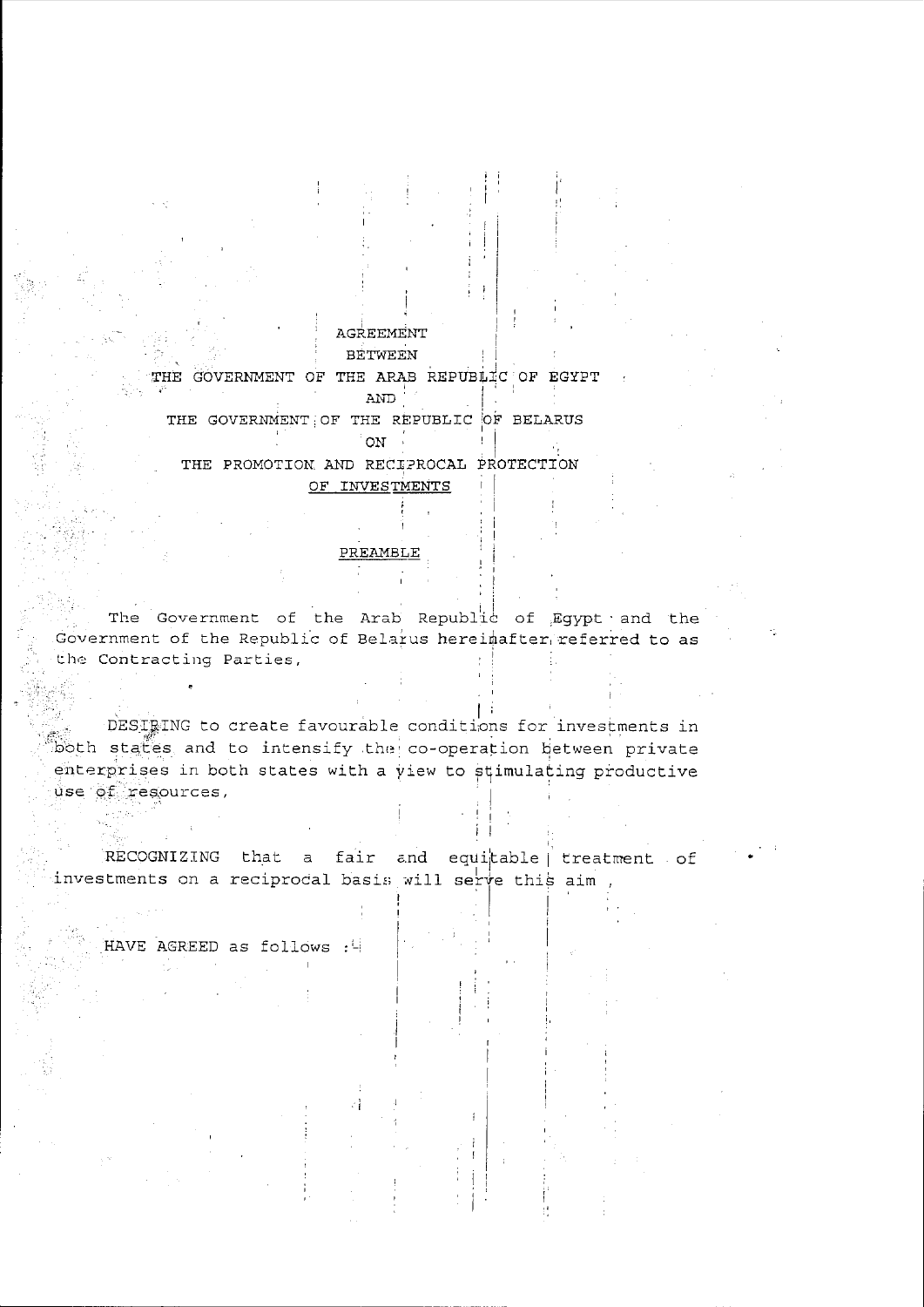

The term " investment" shall mean every kind of assets  $1 -$ 

ARTICLE

DEFINIT

- invested by an investor of one Contracting Party in the territory of the other Contracting Party in accordance with the laws and regulations of the latter and in particular, though not exclusively, shall include:
- shares, parts or any other Kinds of participation in  $(i)$ companies or other legal entities, incorporated in the territory of one Contracting Party,
- (ii) returns reinvested, claims to money or other rights relating to service having a financial value,
- (iii) movable and immovable property, as well as any other rights as mortgages, privileges, guarantees and any other similar rights as defined in conformity with the law of the Contracting Party in the territory of which the property in question is situated,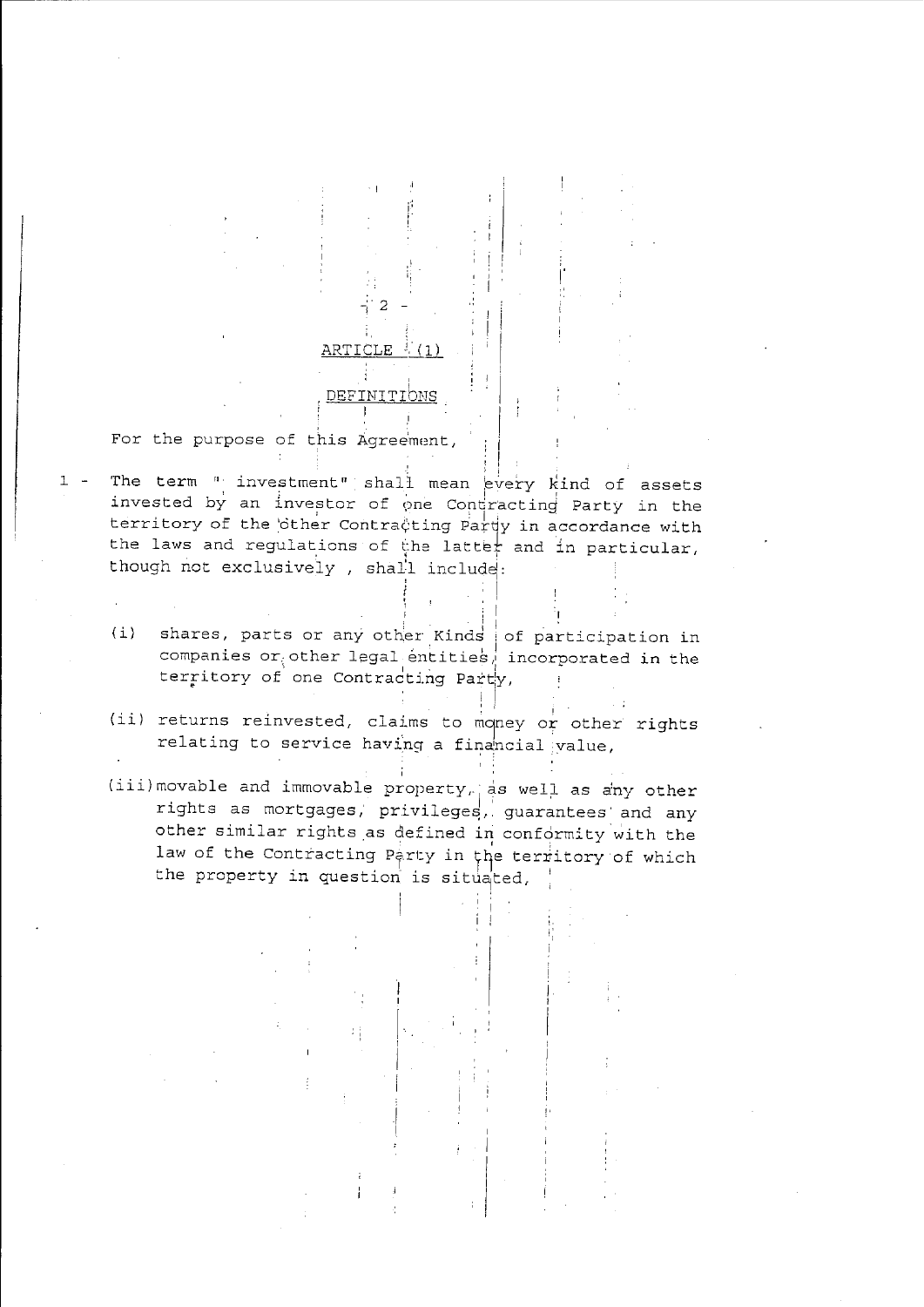- (iv) industrial and ; intellectual property rights, technology, trademarks, goodwill. know-how and any other similar rights, 计主 医卡本
- $(v)$  business concessions conferred by law or by contract including the concessions related to natural resources.

A change in the form in which assets are imvested does not affect their character as investments.

- The term "returns" shall mean the amounts yielded by an  $2$ investment and in particular though not exclusively, includes profit, interest, royalties or fees,
- 3 The term " investor " shall mean with regard to either Contracting Party ...
	- Natural persons having status as nationals of the Arab  $(a)$ Republic of Egypt and nationals of Republic of Belarus according to their laws'.
	- (b) Any entity established, and registered in accordance with, and recognized as a legal person by the law of that Contracting Party !
- 4 The term " territory " refers to the territory of the state concerned over which that State may exercise sovereign rights or jurisdiction in accordance with international law
- The term " laws and regulations " with respect to each  $5 -$ Contracting Party shall mean the laws and regulations of the state of the Contracting Party concerned.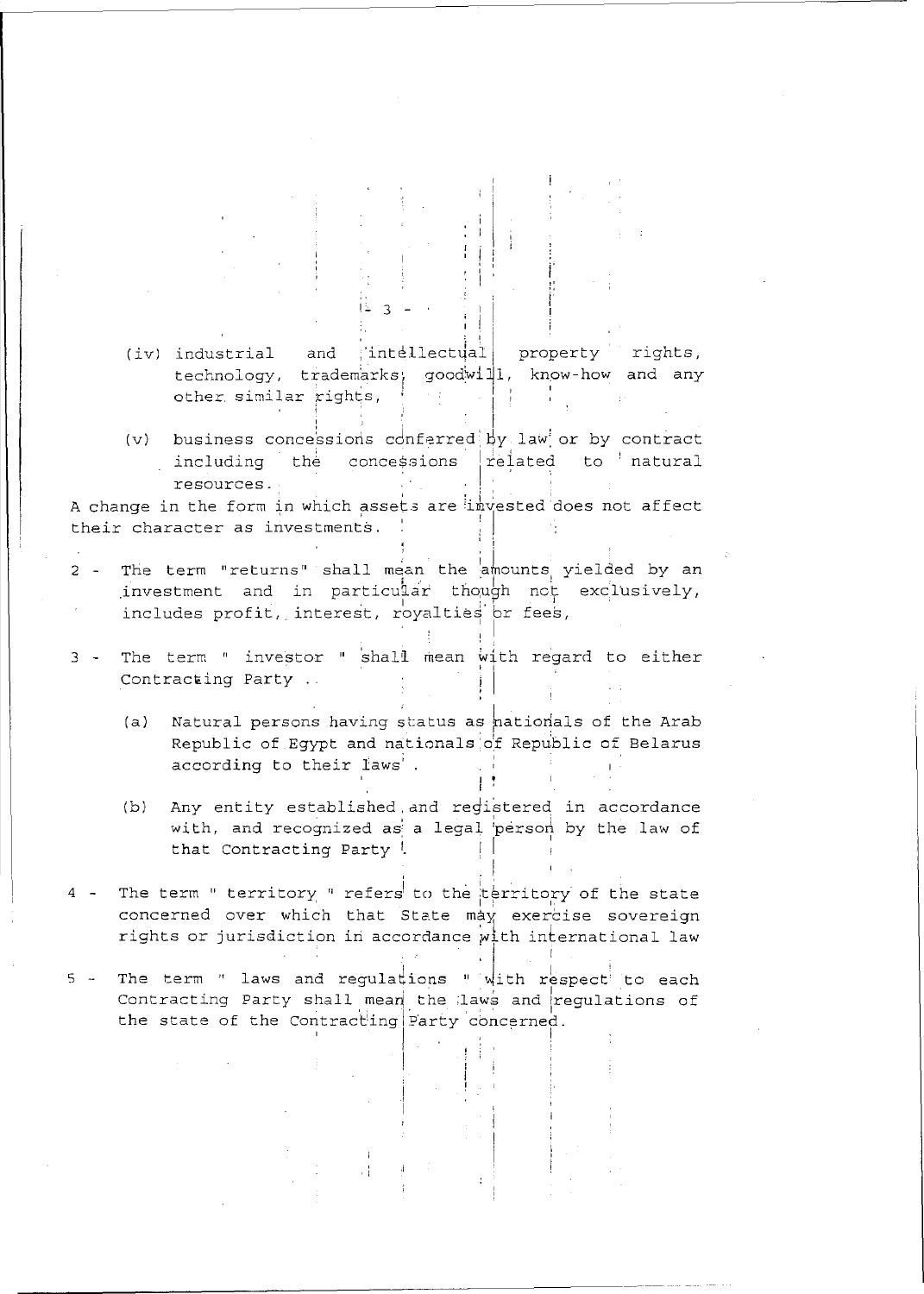#### ARTICLE j.  $\cdot$  1

### PROMOTION OF INVESTMENT

Each Contracting Party shall encourage and create favourable conditions for investors of the other Contracting Party to make investments in its territory, and, subject to its right to exercise powers conferred by  $laws,$ shall admit such its investments .

PROTECTION OF INVESTMENTS

Investment of investors of either Contracting Party shall  $(1)$ at all times be accorded fair and equitable treatment and shall enjoy full legal protection and security in the territory of the other Contracting Party.

Neither Contracting Party shall  $in \mid any way import by$ unreasonable or discriminatory measures the management, maintenance, use, enjoyment or disposal of investments in its territory of investors of the other Contracting Party. Each Contracting Party shall observe any obligation it may have entered into with regard to investments of investors of the other Contracting Party.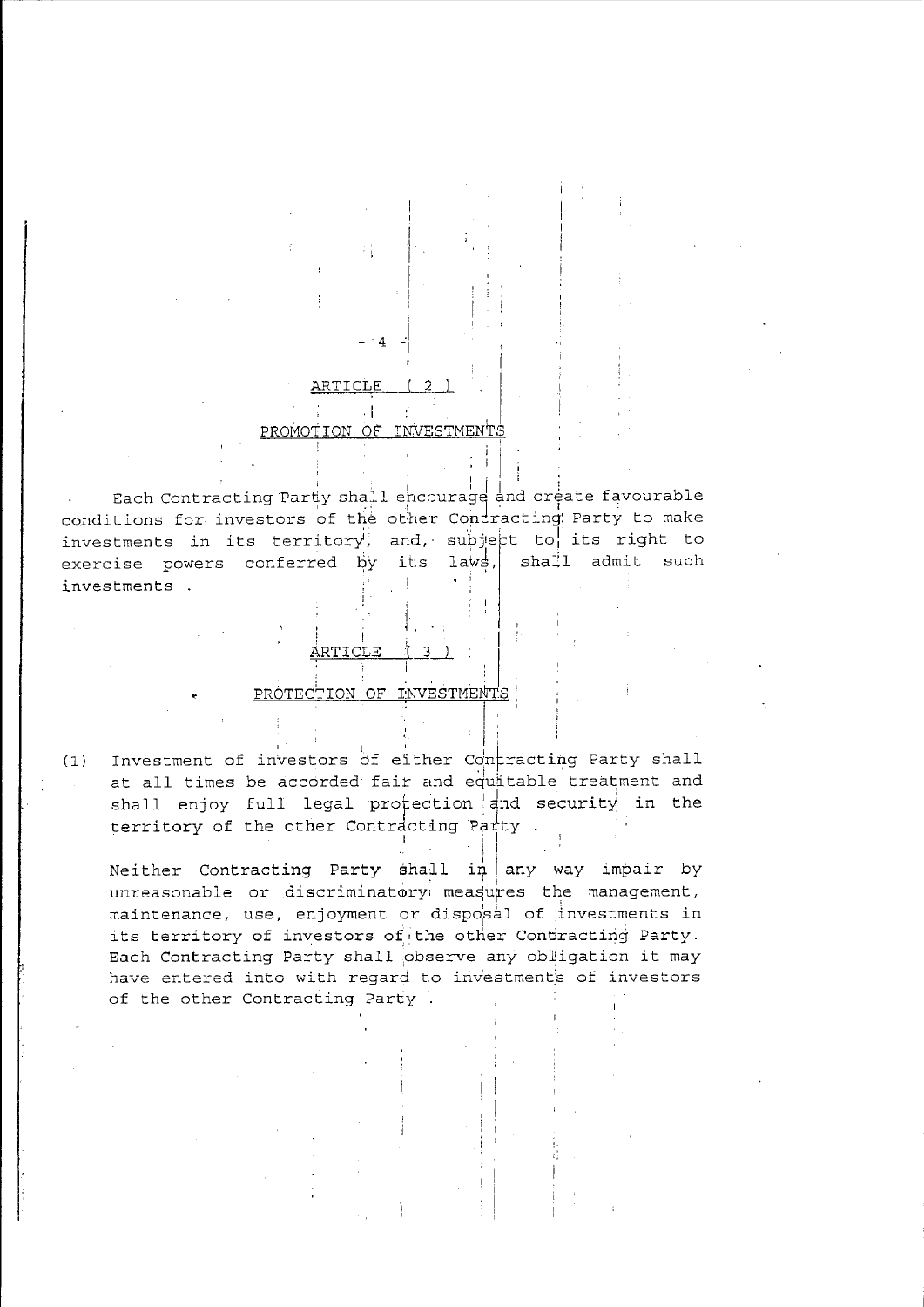(2) Neither Contracting Party shall in its territory subject investments made by investors of the other Contracting Party or returns of such investments to treatment less favourable than that which it accords to investments or returns of its own investors or to investments or returns of the investors of any third State (whichever of these treatments is more favourable from the point of view of the investors )

#### ARTICLE  $(4)$

### **EXCEPTIONS**

- The provisions of this Agreement relative to the grant of  $(1)$ treatment not less favourable than that accorded to the investors of either Contracting Party or to the investors of any third State shall not be construed so as to oblige one Contracting Party to extend to the investors of the other Contracting Party the benefit of any treatment, preference or privilege resulting from :-
	- $(a)$ any existing or future-customs union, regional economic organizations, or similar international agreement to which either of the Contracting Parties is or may become a party, or
	- any international agreement or arrangement relating  $(b)$ wholly or mainly to taxation or any domestic legislation relating wholly or mainly to taxation.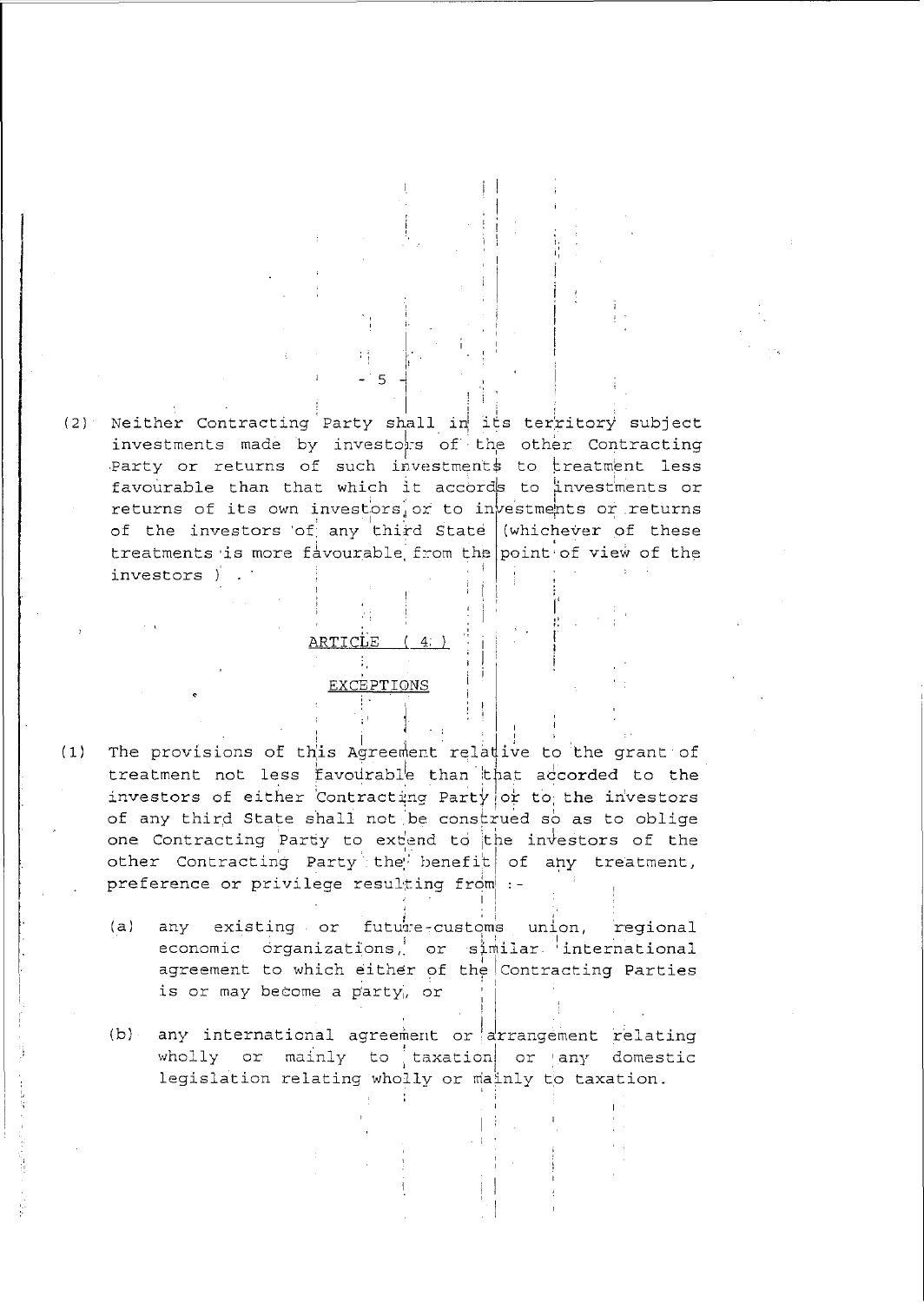The provisions of Article 7, Paragraph 1 of this Agreement  $(2)$ shall be without prejudice to the right of each Contracting Party to take protective measures in respect of movements of financial funds provided such measures are taken in accordance with multilateral agreements to which either of the Contracting Parties is or may become a party.

## ARTICLE (5

#### EXPROPRIATION AND COMPENSATION

Investments of investors of either Contracting Party shall not be expropriated, nationalized or subjected to measures having equivalent to expropriation or nationalization effect (hereinafter referred to as "  $\left|$  expropriation") in the territory of the other Contracting Party except for a public purpose related to the internal needs of the expropriating Contracting Party, on a basis of non-discrimination and against prompt, adequate and effective compensation. Such compensation shall amount to the real value of the investment expropriated immediately before the expropriation  $\phi$ r before the impending expropriation became public knowledge, whichever is the earlier.

#### ISATION FOR LOSSES

Investors of one Contracting Party whose investments in the territory of the other Contracting Party suffer losses owing to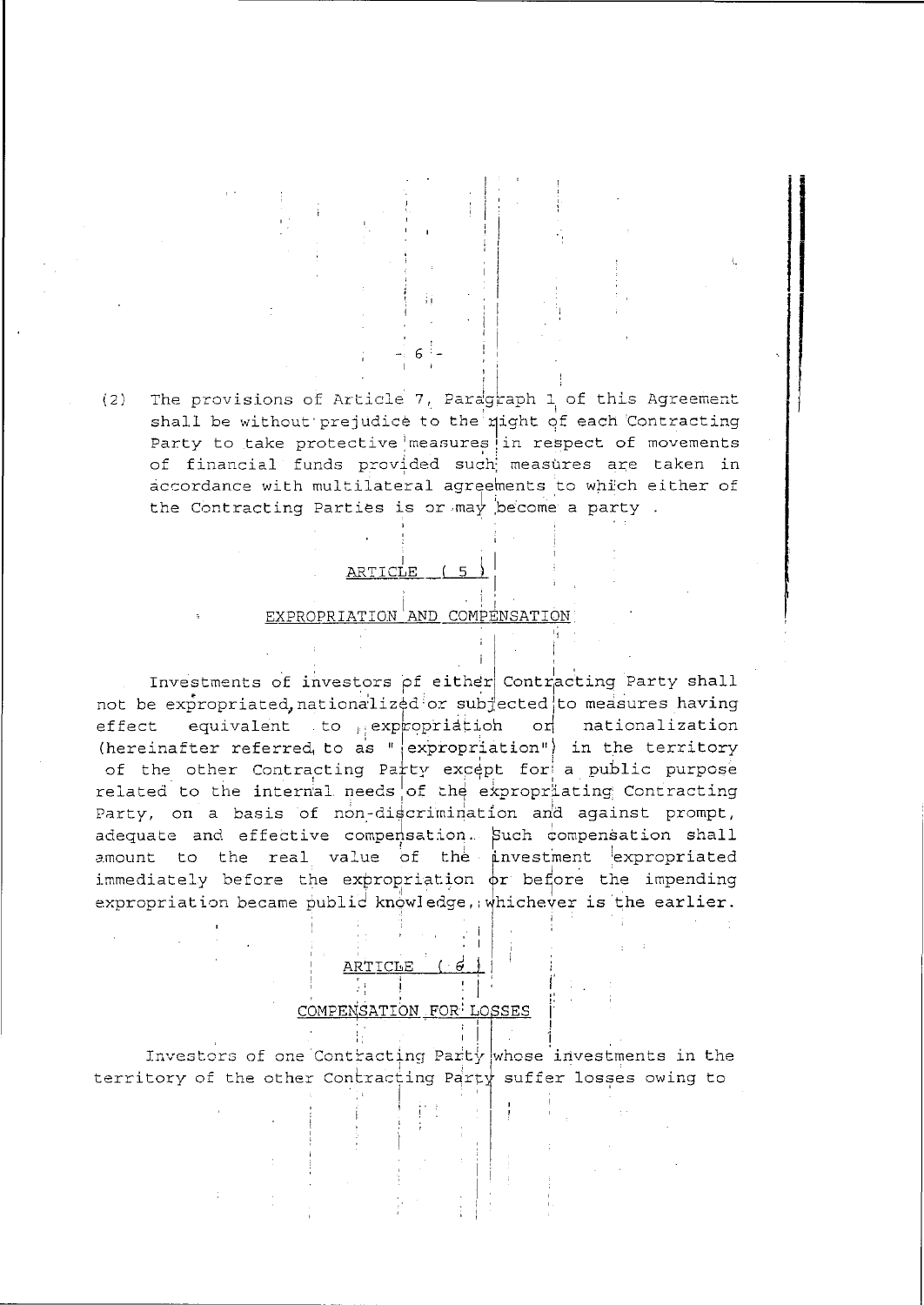war or other armed conflict, revolution, a state of national emergency, revolt, insurrection, riot in the territory of the latter Contracting Party, shall be accorded by the latter Contracting Party treatment, as regards restitution, indemnification compensation or other settlement, no less favourable than that which the latter Contracting Party accords to its own investors or to investors of any third state (whichever of these treatments is the more favourable from the point of view of the investor ). Payments resulting from any provision in this Article shall be freely transferable, made without delay.

> ARTICLE TRANSFER

Each Contracting Party in whose territory investments have  $(1)$ been made by investors of the other Contracting Party shall grant those investors the unrestricted transfer of the payments relating to these investments, particularly of :-

 $\cdot$  )

- returns of investments,  $(a)$
- amounts relating to loans incurred, or other  $(b)$ contractual obligations indertaken, for the investment,

additional contributions of assets necessary for the  $(c)$ maintenance or development of the investment,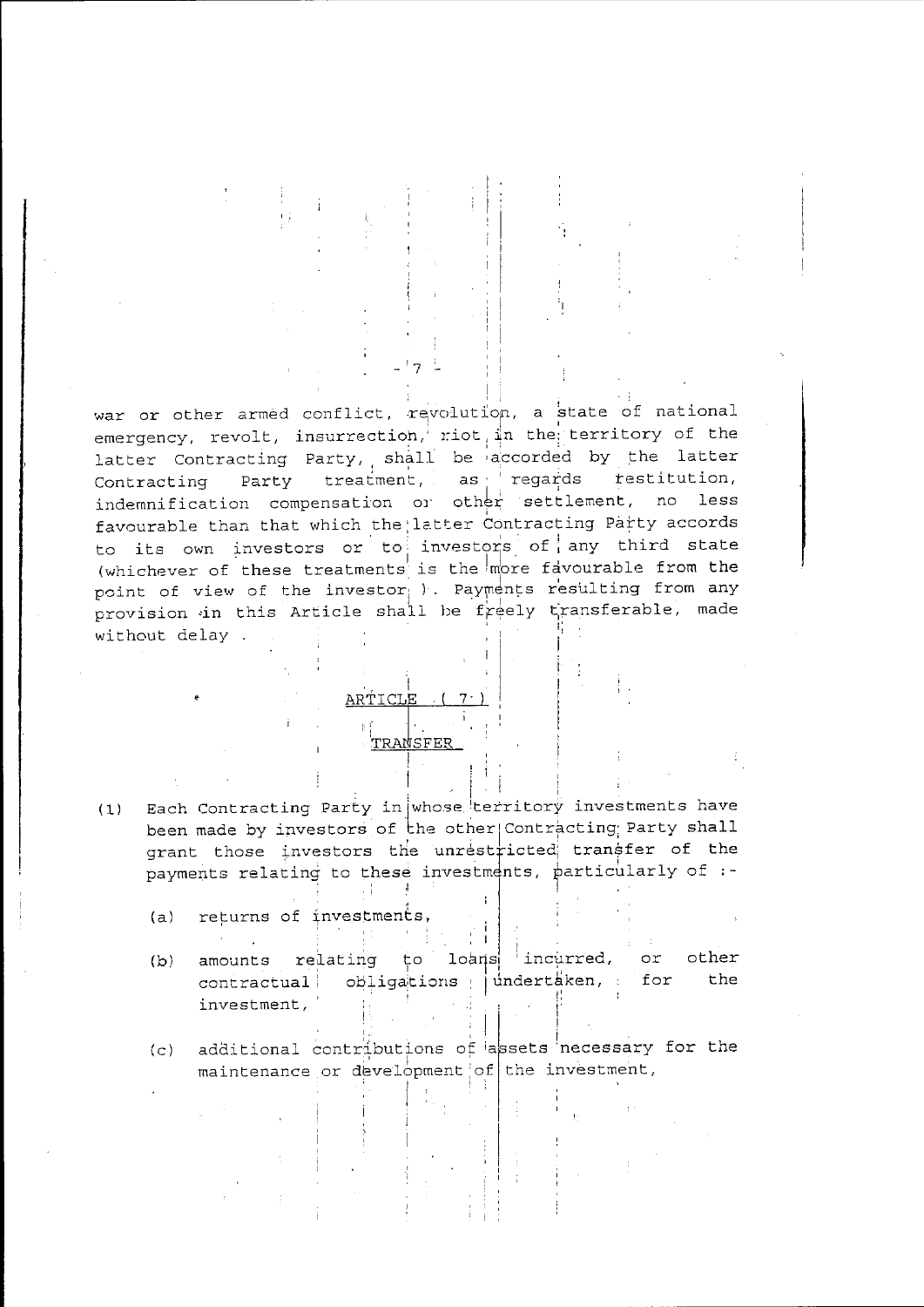- the proceeds of the sale or of the partial or total  $(d)$ liquidation of the investment ,
- $(e)$ the earnings of the expatriates who are allowed to work in an investment made in the territory of the other Contracting Party.
- Transfers of currency pursuant to Anticle 5,6 and section  $(2)$ (1) of this Article shall be made in the currency in which the investment has been made or in any other convertible currency if so agreed by the investor, at the rate of exchange in force at the due date .

# $A \nmid \mathcal{C}$ **ARTICLE**

### SUBROGATION

If one Contracting Party or its designated agency makes payment to its own investors under a guarantee it has accorded in respect of an investment in the territory of the other Contracting Party the latter shall recognize .-

the assignment, whether under the law or pursuant to a  $(a)$ legal transaction in that state of any right or claim by the investor to the former Contracting Party or to its designated agency as well as,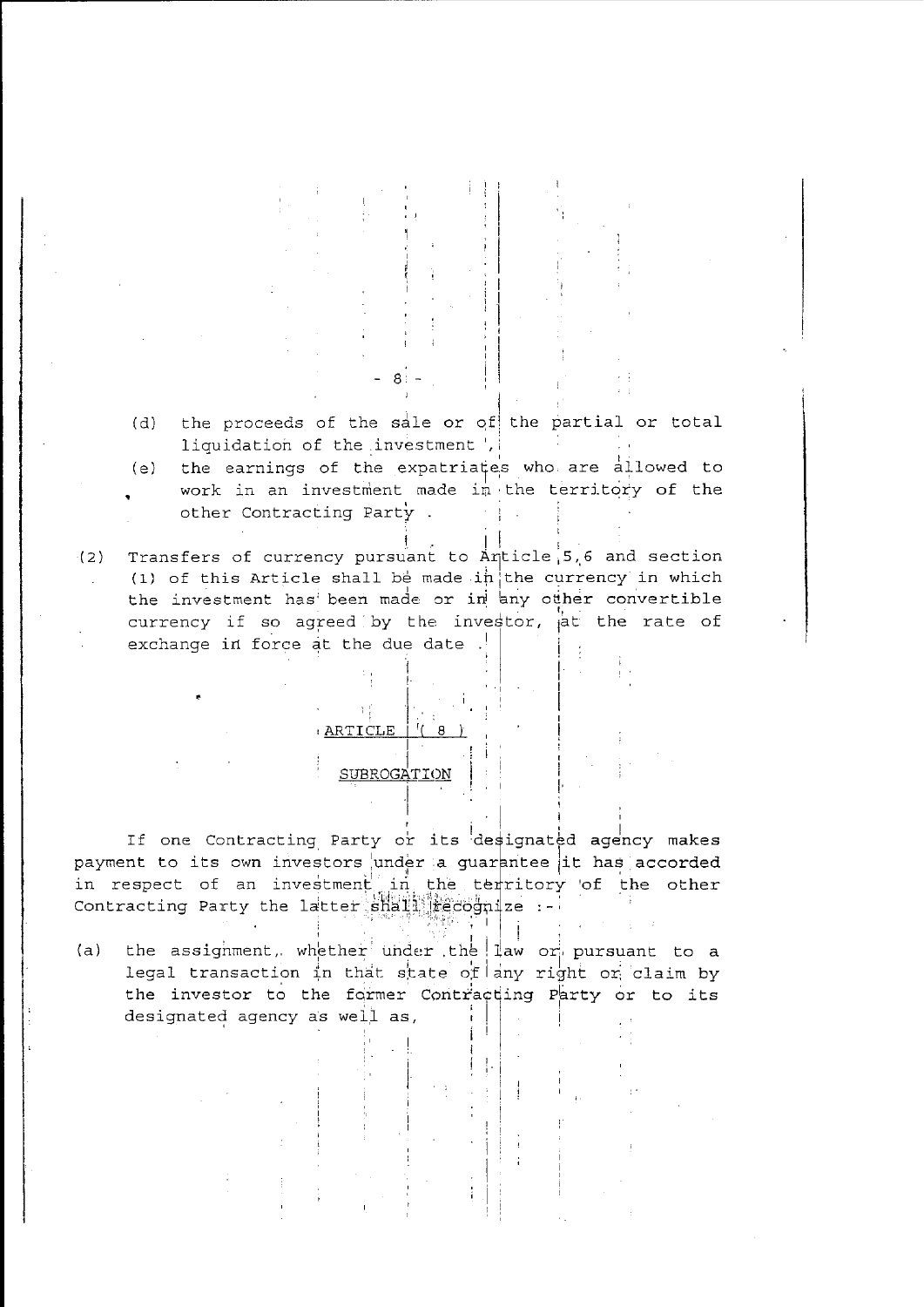- $(d)$ the proceeds of the sale or of the partial or total liquidation of the investment (
- the earnings of the expatriates who are allowed to  $(e)$ work in an investment made in the territory of the other Contracting Party.
- Transfers of currency pursuant to Article 5,6 and section  $(2)$ (1) of this Article shall be made in the currency in which the investment has been made or in any other convertible currency if so agreed by the investor, at the rate of exchange in force at the due date ..

## ARTICLE  $(8)$

#### SUBROGATION

If one Contracting Party or its designated agency makes payment to its own investors under a guarantee it has accorded in respect of an investment in the territory of the other Contracting Party the latter shall recognize :-

the assignment, whether under the law or pursuant to a  $(a)$ legal transaction in that state of any right or claim by the investor to the former Contracting Party or to its designated agency as well as,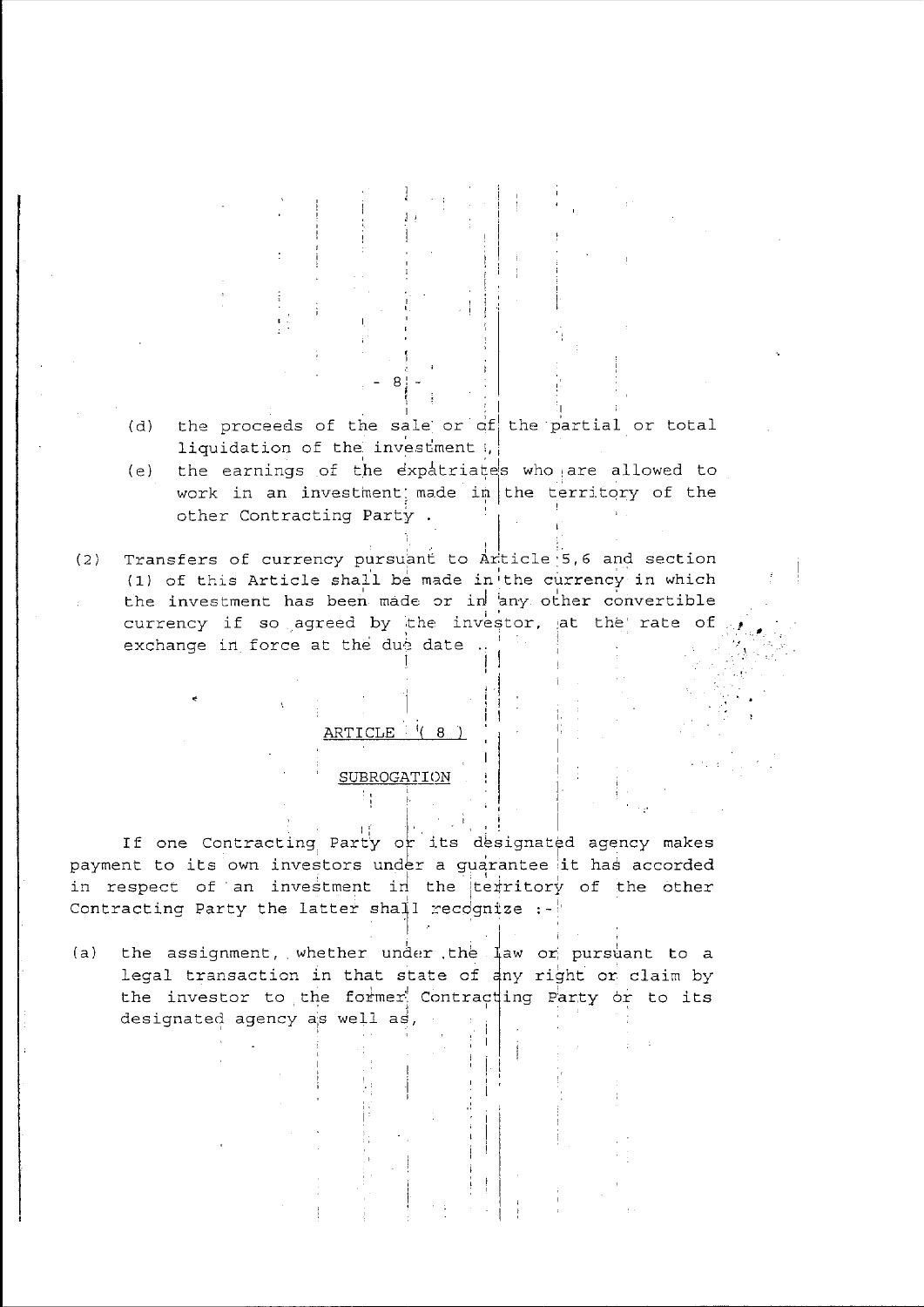that the former Contracting Party on its designated agency  $(b)$ is entitled by virtue of subrogation to exercise the rights and enforce the claims of that investor and shall assume the obligations related to the investment

## ARTICLE (9).

## DISPUTES BETWEEN ONE CONTRACTING PARTY AND AN INVESTOR OF THE OTHER CONTRACTING PARTY

Both Contracting Parties shall be notified at the same time  $(1)$ of any dispute between one of the Contracting Parties and an investor of the other Contracting Party in writing by the investor concerned including detailed information<br>regarding to the dispute. Any dispute between one Contracting Party and an investor of the other Contracting Party shall be settled peacefully by consultation and negotiation through diplomatic channels.

 $(2)$ If these disputes cannot be settled in this way within six months from the date of the written notification mentioned in paragraph 1, the conflict shall be submitted, at the choice of the investors to :

> the competent tribunal of the Arab Republic of Egypt for investments made in the territory of the Arab. Republic of Egypt or the competent tribunal of the Republe of Belarus for investments made in the territory of the Republe of Belarus.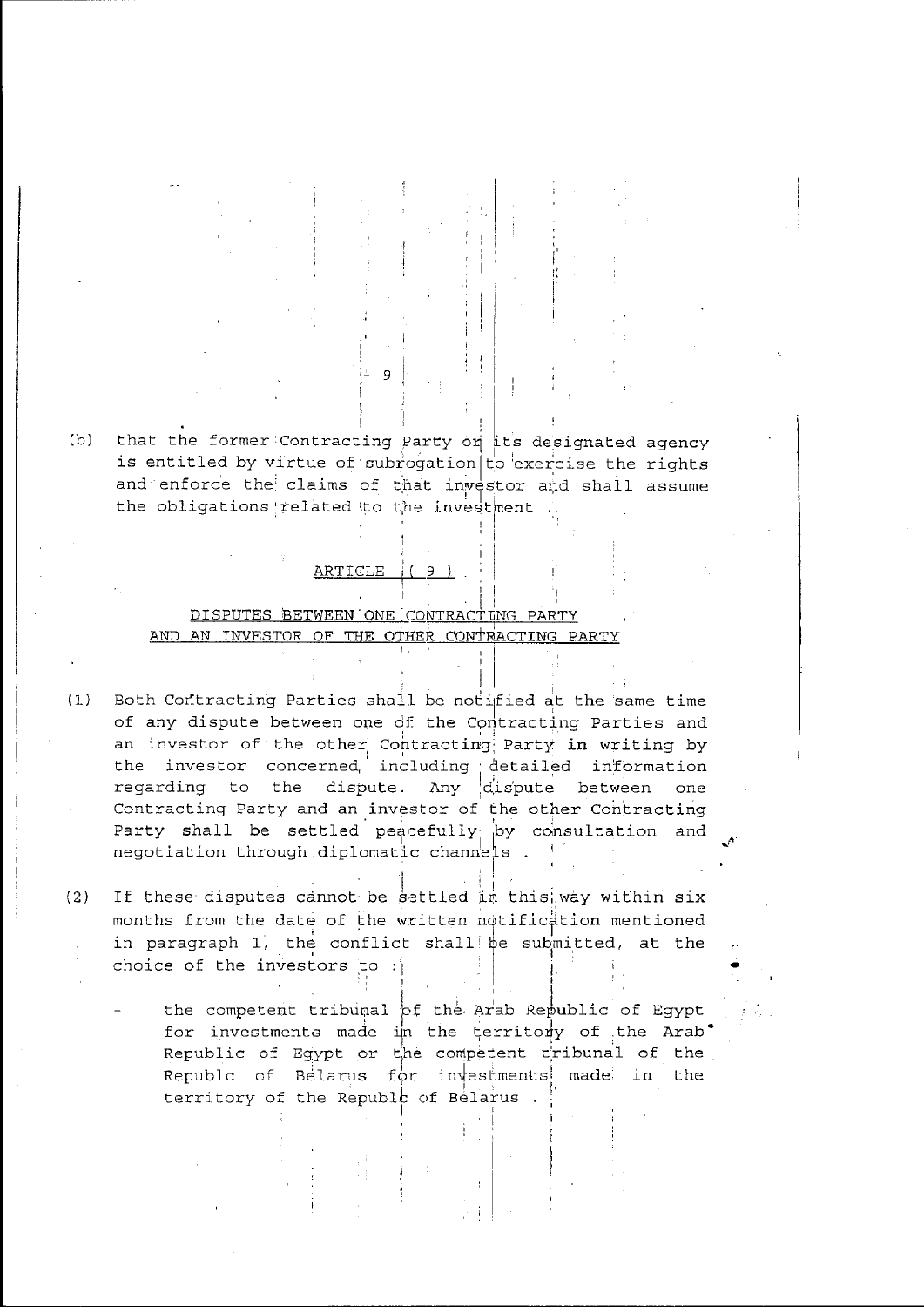the ad hoc court of arbitration established under the Arbitration Rules of Procedure of the United Nations Commission on International Trade Law ( UNCITRAL ), the International Center for settlement of Investment Disputes (ICSID) set up by the "Convention on Settlement of Investment Disputes between States and Nationals of other States |" in case both Contracting Parties have become signatories of this convention; the Cairo regional Center for International Commercial Arbitration .

The arbitration award shall be based on :  $(3)$ 

the provisions of this Agreement;

the national law of the Contracting Party in whose territory the investment was made, including the rules relative to conflicts of law;

the rules and the universally accepted principles of international law.

The arbitration decisions shall be final and binding for  $(4)$ the parties in conflict. Each Contracting Party undertakes to execute the decisions in accordance with its national law.

## <u>ARTICLE (10)</u>

SETTLEMENT OF DISPUTES BETWEEN THE CONTRACTING PARTIES

The Contracting Parties shall in the spirit of cooperation  $(1)$ seek for a quick and just settlement of any disputes between them concerning the interpretation or application of this Agreement.

 $10^{-1}$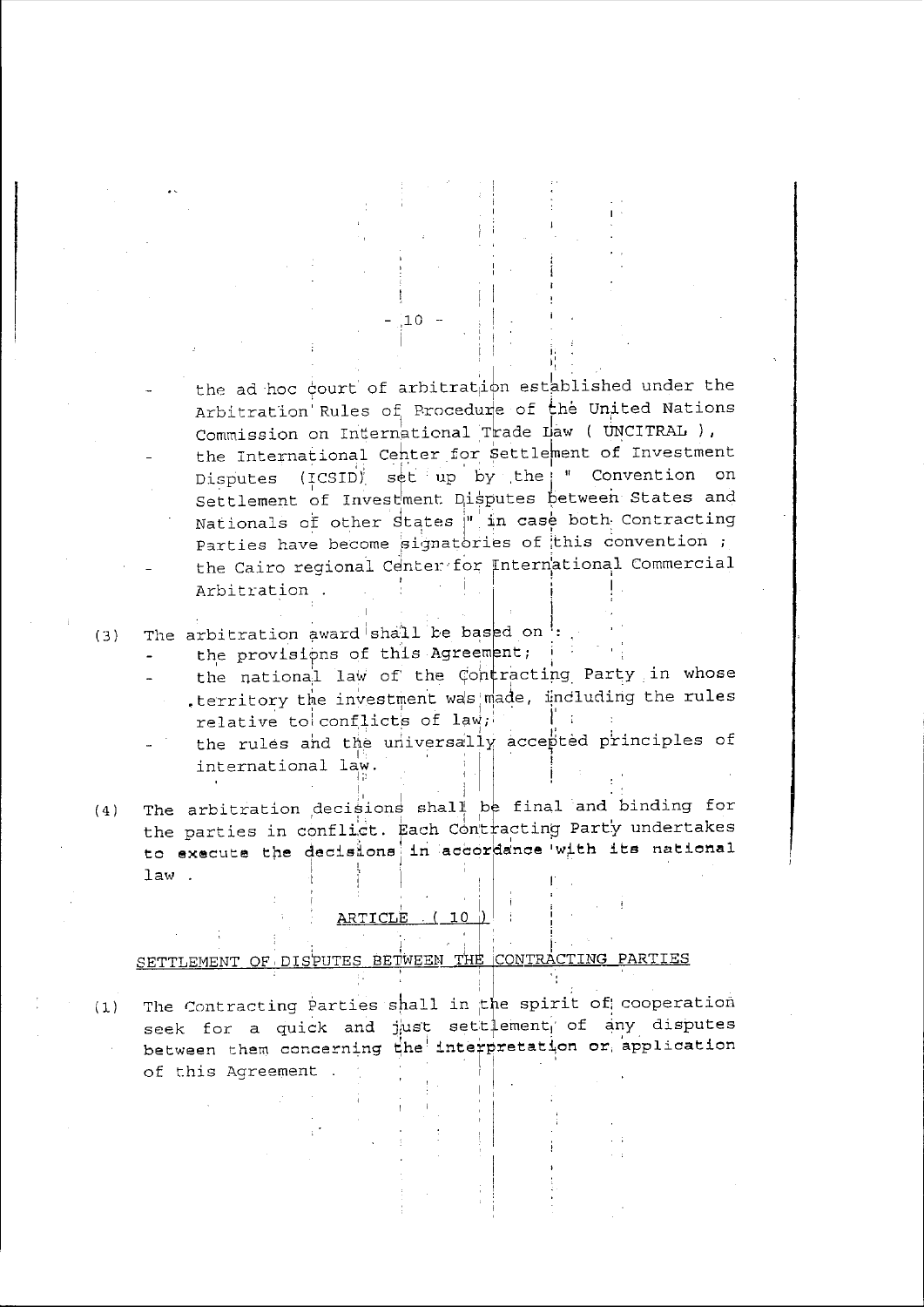- $(2)$ If a dispute betweeh the Contracting Parties cannot thus be settled within six months, it shall upon the agreement of the Contracting Parties be submitted to Arbitration Court ad hoc.
- $(3)$ The Arbitration Court shall be constituted in the following way: within two months after the receipt of the request for arbitration each Contracting Party shall appoint one member of the Arbitration Court. The appointed two members shall then select a national of a third state who, on the approval of the two Contracting Parties, shall be appointed Chairman of the Arbitration Court ( hereinafter referred to as the "chairman " ). The Chairman shall be appointed within two months from the date of appointment of the other two members of the Arbitration Court.
- $(4)$ If within the periods specified in paragraph (3) of this Article the necessary appointments have not been made, either Contracting Party may, in the absence of other agreements, invite the President of the International Court of Justice to make such appointments! If the President is a citizen of either Contracting Party or if he otherwise is prevented from discharging the said function, the Vicebe invited to make the necessary President, shall appointments. If the Vice President is a citizen of either Contracting Party or he is also prevented from discharging the said function, the member of the International Court of Justice next in semiority who is not a citizen of either Contracting Party shall be invited to make the necessary appointments.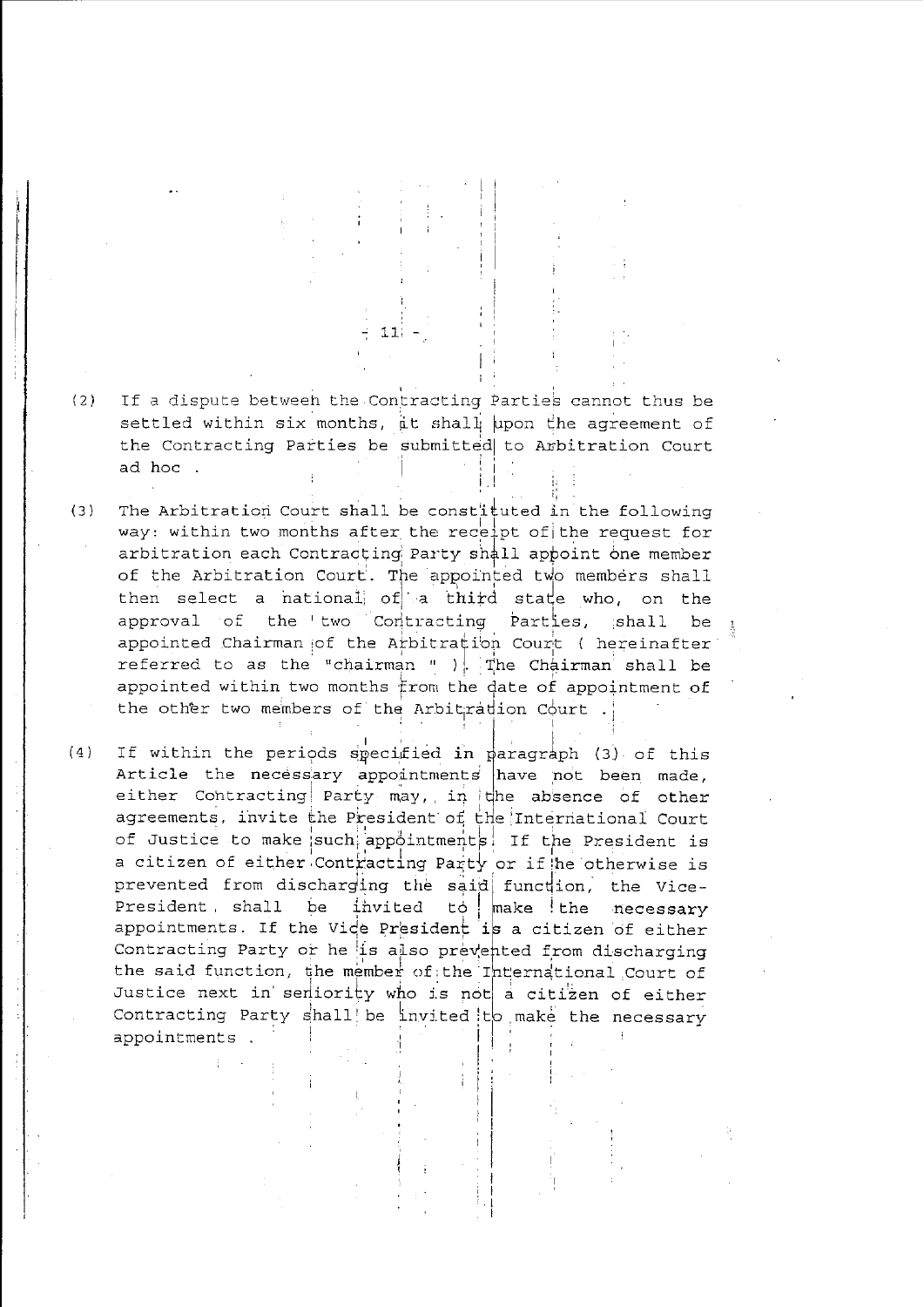(5) The Arbitration Court shall reach its decision by a majority of votes. Such decision shall be binding on both Contracting Parties . Arbitration Court shall determine its own procedures.

 $12$ 

## AMENDMENTS

At the time on entry into force of this Agreement or at any time thereafter the provisions of this Agreement may be amended in such manner as may be agreed between the Contracting Parties. Such amendments shall enter into force when the Contracting Parties have notified each other through diplomatic channels that the legal requirements for the entry into force have been fulfilled.

# <u>ARTICLE,</u> CONSULTATIONS

Either Contracting Party may propose the other Contracting Party to consult on any matter affecting the application of the present Agreement. These consultations shall be held on the proposal of one of the Contracting Parties at a place and at a time agreed upon through diplomatic channels.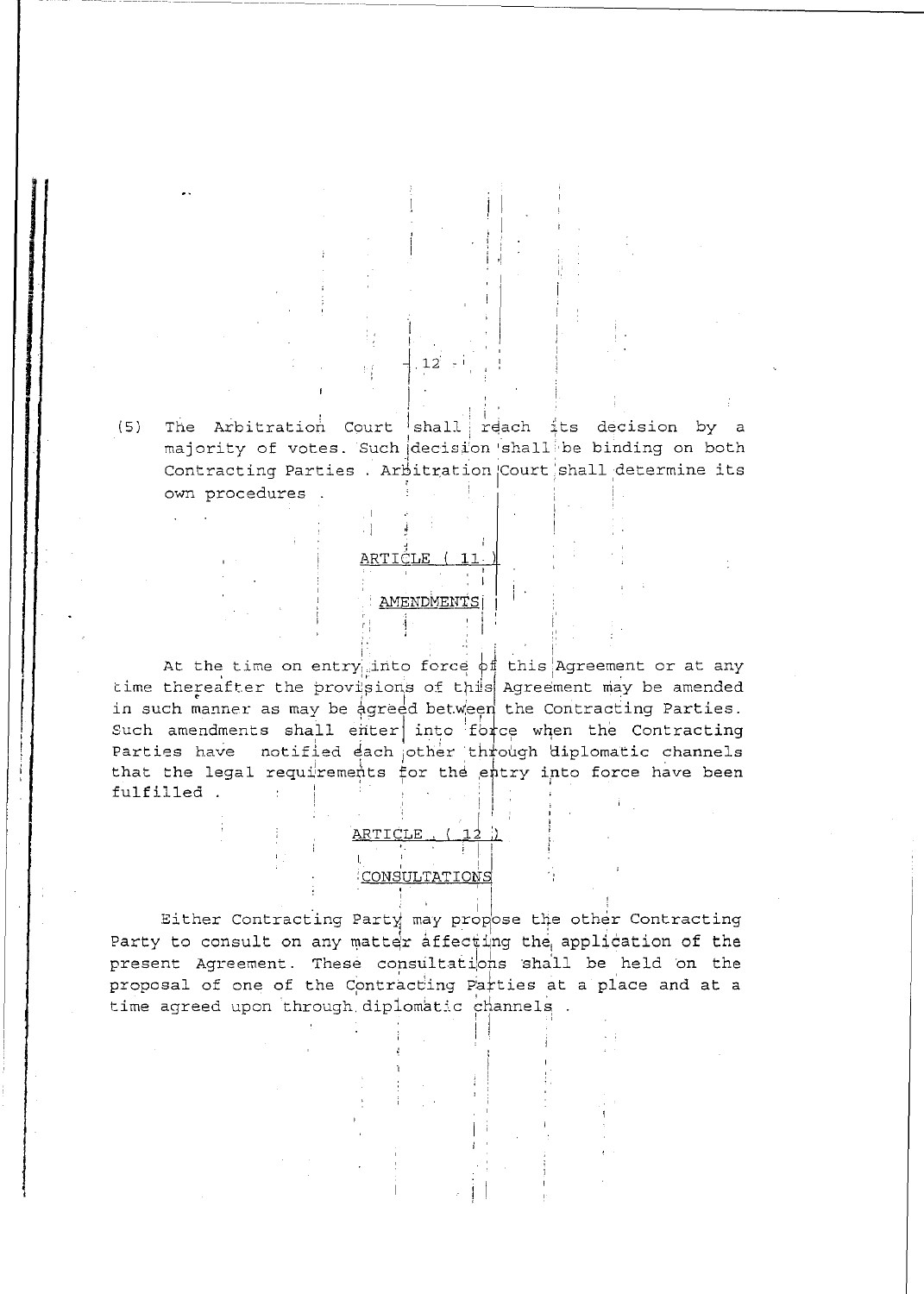## ARTICLE (13)

 $13<sub>1</sub>$ 

## APPLICABILITY OF THIS AGREEMENT

- The provisions of this Agreement shall apply to investments  $(1)$ made by investors of one Contracting Aarty in the territory of the other Contracting Party after entry into force of this Agreement .
- Since the date of the entry into force of this Agreement  $(2)$ its provisions shall apply to investments of investors of one Contracting Party made in accordance with the laws and regulations in force of the pther Contracting Party before the entry into force of this Agreement.

Ť

## ARTICLE  $((14)$

#### ENTRY INTO FORCE

Each Contracting Parties shall notify the other in writing of the completion of the procedures required in its territory for the entry into force of this Agreement. This Agreement shall enter into force thirty days after the date of the latter of the two notification.